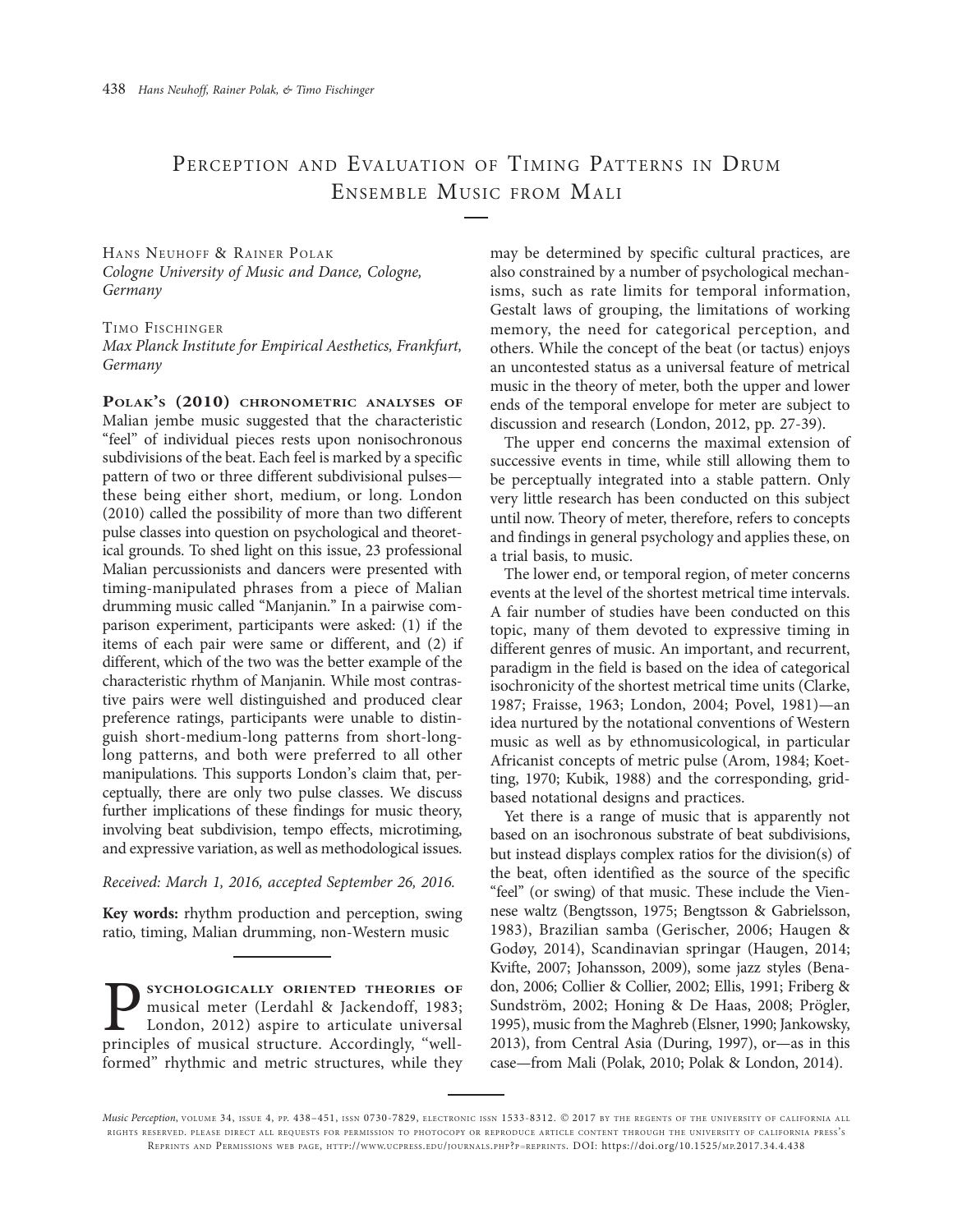The hypotheses to be tested in the present study derive from Polak's (2010) chronometric analyses of traditional jembe pieces from the Bamako region in Mali, which maintain that rhythmic feels, or swing timing patterns, are a constitutive feature of these compositions, and that their specific aesthetic quality is achieved by the intentional use of nonisochronous—ternary or quaternary—subdivisions of the beat.

Polak further holds the view that these pulses are not distortions or expressive timing deviations from an isochronous pattern of subdivisions, but rather direct expressions of the metrical framework itself, allocating the attentional energy of the listener analogously (and implying that distortions of the meter are instantly detected). Hence, following London (2012) and Kvifte (2007), a specific collocation of pulse classes is called a metric timing pattern (MTP).

Polak's argument relies on chronometric measurements at the millisecond level of various ensemble performances. Given the consistent presence of particular timing ratios—ratios that are preserved even under dramatic tempo changes (up to 150% over the course of a piece)—he argues that in some contexts there are three distinct subdivisional pulse classes. With reference to their relative durations, they may be referred to as short, medium, or long. A pulse that may take on different categories is called flexible. Each MTP is marked by a specific collocation of these pulse classes, such as short-flexible-long (SFL), with the variants shortmedium-long (SML) and short-long-long (SLL). Importantly, according to Polak, such MTPs are part of the identity of given pieces of jembe music.

In the following discussion, we will refer to the pulse positions (pp1, pp2, pp3) within each ternary beat as distinct from the relative duration of the subdivisional pulse classes (S)hort, (M)edium, or (L)ong.

Polak analyzed various recordings of ''Manjanin,'' a well-known piece from the jembe repertoire of Bamako, and found both SML and SLL timing patterns. For example, measured mean proportions (in percent of the normalized beat duration) include 25:33:42 and 27:33:40 for SML and 25:36:39 and 28:36:36 for SLL (cf., Polak, 2010, chapters 4.3 to 4.6). Some performances begin with SML patterns at a relatively slow tempo, maintain that SML pattern during medium and fast tempos, but in the fastest passage, at the very end of a performance, minimize the distinction between medium and long, turning SML into SLL in a manner analogous to the flattening out of the swing ratio in jazz performances where the tempo is increased (Friberg & Sundström, 2002). In all of Polak's data, pp1 displays the shortest and pp3 the longest of the three pulse

classes; and the duration of the pulse class at pp2 was always greater than pp1 and less than or equal to pp3.

In a commentary on Polak's article, London (2010), following Fraisse (1963), argued that perceptually—thus from the psychological point of view—there can be only two distinct categories of pulse classes. Given the absolute values for the durations of S vs. M vs. L elements, especially at moderate to rapid tempos, the differences in duration between these elements would be at or below JND thresholds.<sup>1</sup> London thus argued that the M must be regarded as an expressively timed variant of either the S or L pulse class. Therefore, the SML pattern in the performance of Manjanin, as described by Polak, perceptually represents an expressively timed variation of either SSL or SLL. Polak was unsure about this in 2010, which is why he introduced the abovementioned F category ("flexible") as a wildcard.

On a more general level, then, the issue concerns the perception and cognition of small durational differences between units at the lowest, apparently nonisochronously organized metrical level of a piece of music, and as a result the correspondence between production (or surface structures) and perception/cognition in the described context.

There are no experimental studies available regarding the perceptibility of small IOI perturbations under these specific conditions. Research, among others, by Hibi (1983) and Hirsh et al. (1990) featured isochronous sequences of a unitary time-marker only. It revealed that, for an IOI of 100 to 250 ms (which is the relevant window for our study), subjects can perceive displacements of a pulse down to 7.5-12% of the IOI. The differences between short and medium pulse classes and between medium and long in Manjanin lie well above this threshold in all tempos. Friberg and Sundberg (1995), using an adjustment task, arrived at a JND of 6 ms for perturbations of the fourth tone in an otherwise isochronous sequence of six tones, for tone IOIs shorter than  $250 \text{ ms}^2$ . Nothing is known, however, regarding the effective functioning of the obtained values in real music and performance or in nonisochronous metrical settings.

Regarding the listener, however, an important intervening factor in this context may be categorical perception. Arguably, then, the surface differences discovered by Polak (or at least some of them) may not pertain to perception, since the relevant subdivisions might

 $1$  London (2010) does not specify the assumed ms-values of these thresholds.<br> $2^2$  For a comprehensive account of this research field see the

introduction and discussion in Friberg and Sundberg (1995).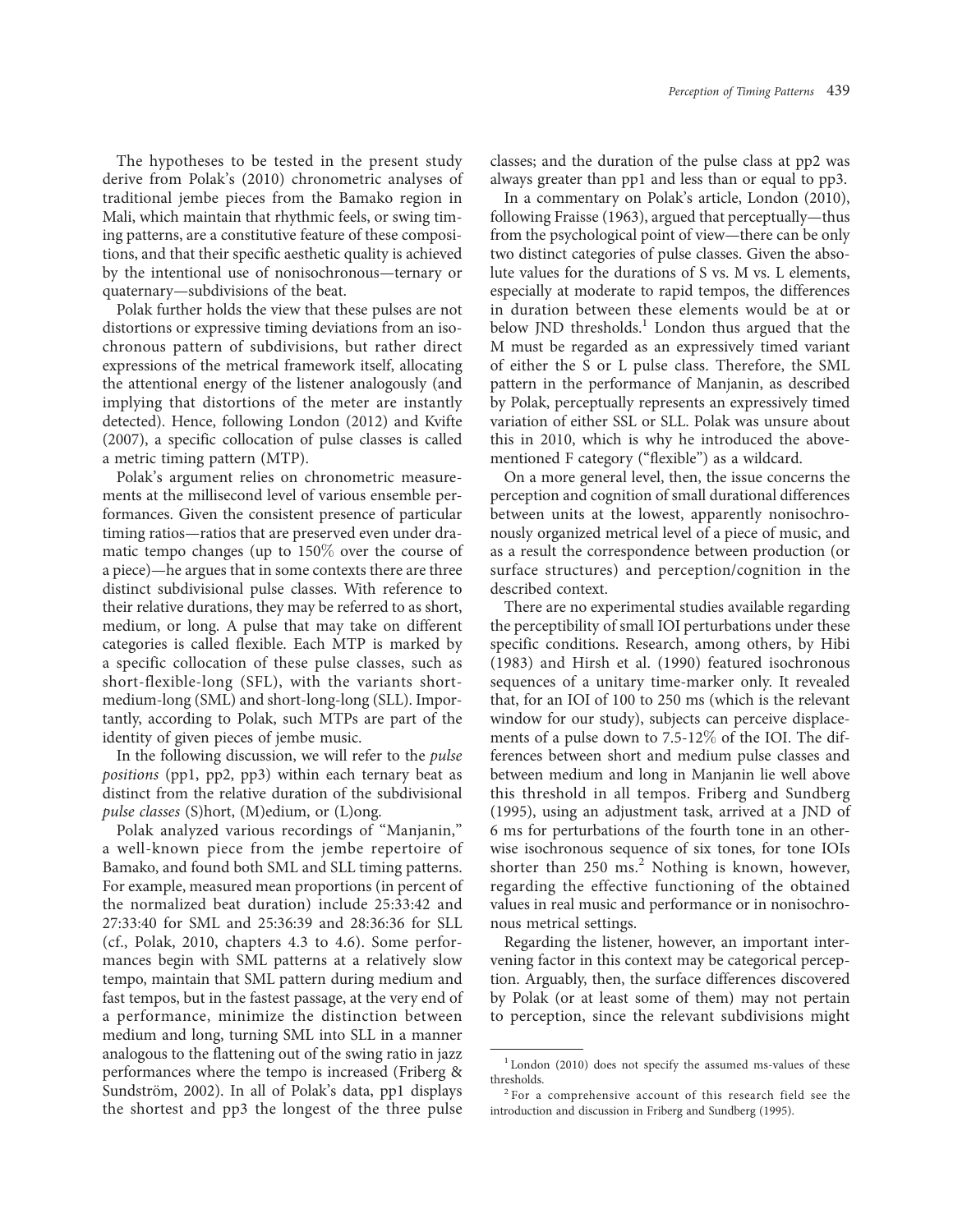perceptually equate to one and the same pulse class, or category.

#### RESEARCH QUESTIONS AND HYPOTHESES

The aim of the present study, therefore, was to probe the perceptibility of typical performance timing patterns of Manjanin and their evaluation by expert listeners: If specific timing patterns are intentional productions and meaningful aspects of drum compositions in the reference area, then encultured persons must be able to distinguish them from deviating patterns.

The questions to be inferred from this may be specified as follows: Do expert listeners perceive the posited differences between short, medium, and long subdivisional pulses? Do they judge the perceived differences in such a way that some configurations will be classified as representing Manjanin better than others? Specifically, do they recognize the three class model (SML) as different from the two class model (SLL)? And if so, do they prefer one of these over the other?

The hypotheses corresponding to these questions are derived from the measurements of Polak (2010), changing the perspective from production to perception and predicting the latter through direct deductions from the surface data. They are, therefore, to be taken as experimental hypotheses. And since Polak's data rests on real music, a central concern of our approach was the use of equivalent, ecologically valid stimuli that would work "in the field" (see below for details).

The investigation is organized in two sections. In the first section (Hypothesis 1) we examine the shortness of the first pulse as a constitutive factor of Manjanin. It comprises two steps, the first one addressing its perceptibility, the second one its assessment.

- H1: Shortness of pp1 is constitutive of the characteristic rhythm of Manjanin.
- H1.a: Experts perceive shortness of pp1.
- H1.b: Experts assess shortness of pp1, and only pp1, as better Manjanin than timing patterns without this feature.

The second section (Hypothesis 2) addresses the priority of the SML pattern. H2 is divided into two partial hypotheses, each of which comprises the same two steps as H1.

- H2: SML is the best timing pattern for the rhythm of Manjanin.
- H2.1a: Experts can discriminate a medium pp2 from a long pp2 (SML from SLL).
- H2.1b: Experts assess a medium pp2 as "better Manjanin'' than a long pp2 (SML over SLL).
- H2.2a: Experts can discriminate a medium pp2 from a short pp2 (SML from SSL).
- H2.2b: Experts assess a medium pp2 as "better Manjanin'' than a short pp2 (SML over SSL).

# Method

We employed a forced choice design, comprising a same-different discrimination and a preference task on pairs of timing-manipulated phrases of Manjanin. Timing-manipulation means that in the present case the onsets of drum-strokes are shifted from the original time point to other time points, to the effect that a given stroke sounds a certain amount of time earlier or later than in the original. One challenge for our experiment was to adapt this classic design to a field setting, which involved participants who were wholly unfamiliar with a typical research laboratory environment. Thus the design of our stimuli, the level of contrast employed amongst stimuli, the duration of our trials, and our response modes were all tailored to engage our participants' musical abilities and judgment to the fullest extent possible.

#### PARTICIPANTS

Professional Malian percussionists (13 men, age range 30-65 years) and professional dancers (10 women, age range: 35-60 years) were recruited from the Bamako music scenes to take part in the experiment.<sup>3</sup> Participants were compensated with 15,000 CFA francs each, corresponding to approximately \$25 ( $\epsilon$ 23). All participants were carefully instructed in the local language Bambara (and, if understood, in French) about the task they were asked to perform in order to ensure that the task and procedures were not misunderstood in any way.

#### STIMULI

Stimulus construction was based on multitrack recordings of Manjanin collected by author Polak in Bamako, Mali in 2006 and 2007. Two typical phrases were selected for the production of stimuli, the first from a duet ensemble in medium tempo (beat  $IOI = 414$ ms/145 BPM), the second from a quartet in medium fast tempo (beat  $IOI = 349$  ms/172 BPM).

Table 1 shows the rhythmic pattern of the duet phrase in the style of ''TUBS'' notation (''Time Unit Box System''), where each box represents an individual

<sup>&</sup>lt;sup>3</sup> In the Malian music tradition under study here, percussionists are exclusively male and dancers mostly female.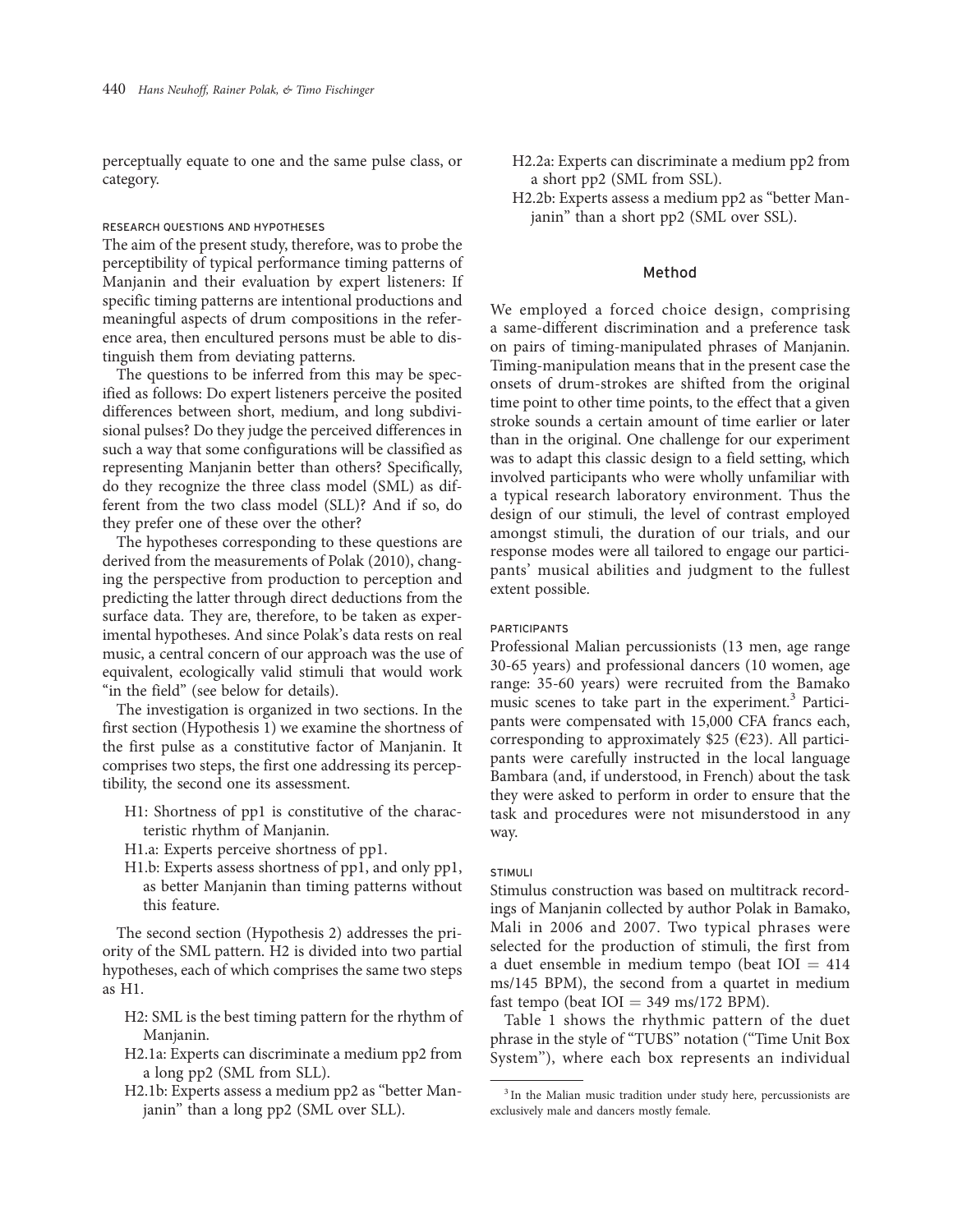| Metric cycle | 1.1 | 1.2 | 1.3       | 2.1          | 2.2 | 2.3       | 3.1 | 3.2          | 3.3 | 4.1 | 4.2 | 4.3          |
|--------------|-----|-----|-----------|--------------|-----|-----------|-----|--------------|-----|-----|-----|--------------|
| Lead jembe   | X   |     |           | $\mathbf{X}$ | Х   | X         | X   | $\mathbf{X}$ | X   | X   | X   | $\mathbf{X}$ |
| Dundun       |     |     | $\Lambda$ |              |     | $\Lambda$ |     |              |     |     | X   |              |

TABLE 1. Test Phrase Duet in TUBS Notation

TABLE 2. Test Phrase Quartet in TUBS Notation

| TABLE 2. Test Prifase Quartet in TUBS Notation |                |     |     |     |     |     |                          |     |     |                |     |     |
|------------------------------------------------|----------------|-----|-----|-----|-----|-----|--------------------------|-----|-----|----------------|-----|-----|
| Metric cycle                                   | 1.1            | 1.2 | 1.3 | 2.1 | 2.2 | 2.3 | 3.1                      | 3.2 | 3.3 | 4.1            | 4.2 | 4.3 |
| Lead jembe                                     | X              | (X) | х   | X   |     | X   | $\lceil \text{X} \rceil$ | X   | X   | $(\mathbf{x})$ | X   | (x) |
| Dundun 1                                       | $(\mathrm{x})$ |     | X   |     |     | X   |                          |     |     |                | X   |     |
| Jembe 2                                        | X              |     | X   | X   |     | X   | X                        |     | х   |                |     | X   |
| Dundun 2                                       | X              |     |     |     |     | X   |                          |     |     |                |     | X   |

Note. Bracketed events are sounded in cycle 1, but not in cycle 2 of the 2-cycle phrase.

subdivisional pulse unit; Table 1 thus represents a complete four-beat measure with a ternary subdivision of each beat. An x within a box indicates the presence of a drum stroke at that location. (The tone colors of the different drums and the different strokes executed on them are not represented in this notation.)

In the present case, the lead jembe performs a rhythmically dense pattern typical for duet settings. The dundun, a stick-beaten cylindrical bass-drum, plays an asymmetric timeline pattern constitutive of Manjanin. The duration of the phrase in medium tempo is about 1.7 s.

Table 2 shows the rhythmic pattern of the quartet phrase, which extends over two metric cycles. Here, the lead jembe embellishes the timeline's basic structure. Dundun 1 varies the timeline by leaving out the stroke on the downbeat (Pulse 1.1.) of the second cycle. Jembe 2 and dundun 2 add short and simple ostinatos for accompaniment. The duration of the phrase in medium fast tempo is about 2.6 s.

Note that in both phrases one location is unsounded, but the patterns are otherwise metrically "saturated," with every beat and subdivision pulse position articulated by an instrument in the ensemble.

Stimuli were prepared using the Cubase audio/MIDI editing environment. In order to achieve an ecologically valid stimulus design, we utilized the original sound track for the lead jembe and manipulated it by dragging the onsets of the drum strokes within the envelope display of Cubase to the desired points in time (see testing matrices below). The accompanying instruments were recreated using MIDI-triggered sampled drum sounds.

Special care was taken to maintain the original, minute asynchronies between the onsets of different instruments in the same metric positions.<sup>4</sup> In order to dress cut-off sounds, and to bridge pauses that resulted from pulling apart two sounds, numerous tiny fades, reverbs, and other processes and effects were applied, resulting in a highly natural sound pattern.

Testing matrices. Each of the two phrases was manipulated with respect to timing variations that were organized in two matrices, one for each hypothesis. Table 3 presents the systematics and the percentage values for the H1 timing manipulations (short pp1 is constitutive).

The duration of pp1 was altered in increments equal to 6% of the total beat duration. The ''SLLmedium'' pattern (pp1 at 27%) was close to the average duration of pp1 was found in Polak (2010). Starting from this value for pp1, we obtained, by one descending incremental step, the value of 21%. The latter denotes the lower end of the empirical timing range for pp1. By one incremental step in ascending direction, on the other hand, we obtained isochronicity of all three pulses. The addition of another ascending incremental step turned pp1 into a long pulse. Subsequently, pp2 and pp3, which

 $^4$  The mean asynchronies between instruments amount to about  $2\%$  of the normalized beat duration (6-12 ms, depending on the tempo) across the recorded live performance (for detailed analyses of this issue see Polak, Jacoby, & London, 2016). The differences between the "subdivisional classes'' S, M, and L in the manipulated stimuli come to 7% of beat IOI (24 ms) at minimum and are thus more than twice as big as the mean asynchronies. We set the lead jembe on the exact time points as defined by the testing matrix and kept the accompanying instruments at proportional distances  $\leq 10$  ms (duet) and  $\leq 8$  ms (quartet), corresponding to their respective position in the original recording. In some cases the interval had to be reduced as against the original interval, in order to avoid overlap with a succeeding sound. Note that the timing patterns as defined by the matrices are articulated by the accompanying instruments as well as by the lead jembe, but with shifts within the said values.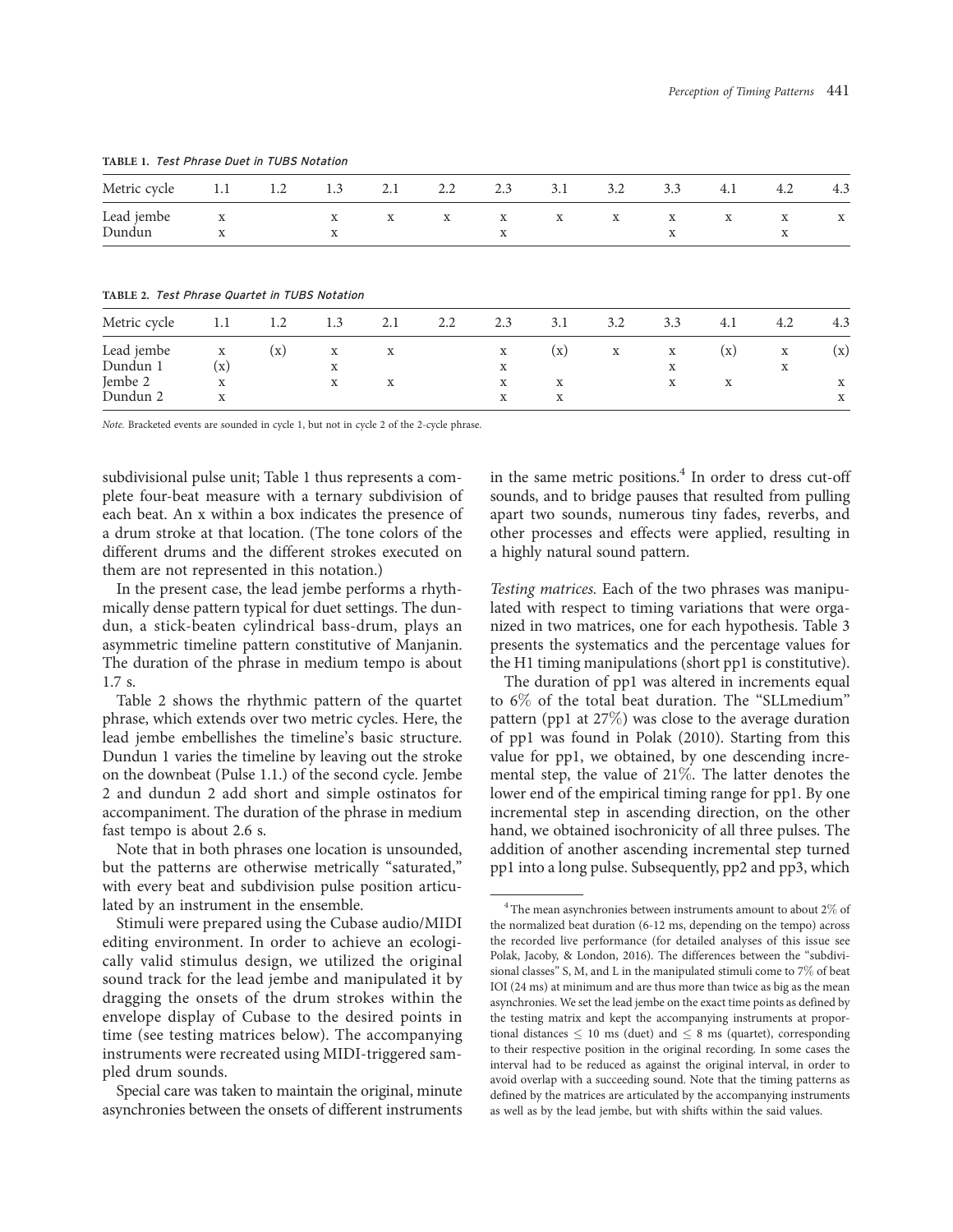| Variation | Timing<br>pattern | pp1              | pp2              | pp3              | <b>Test</b><br>sum |
|-----------|-------------------|------------------|------------------|------------------|--------------------|
| A         | SLLstrong         | $21.0\%$         | $39.5\%$         | $39.5\%$         | $100\%$            |
|           |                   | 87 ms            | $163 \text{ ms}$ | $164 \text{ ms}$ | 414 ms             |
|           |                   | 73 ms            | $138 \text{ ms}$ | $138 \text{ ms}$ | 349 ms             |
| B         | SLLmedium         | $27.0\%$         | $36.5\%$         | $36.5\%$         | $100\%$            |
|           |                   | $112 \text{ ms}$ | $151 \text{ ms}$ | $151 \text{ ms}$ | 414 ms             |
|           |                   | 94 ms            | $127 \text{ ms}$ | $127 \text{ ms}$ | 349 ms             |
| C         | Isochronous       | $33.3\%$         | $33.3\%$         | $33.3\%$         | $100\%$            |
|           |                   | $138$ ms         | $138 \text{ ms}$ | $138$ ms         | 414 ms             |
|           |                   | $116 \text{ ms}$ | $116 \text{ ms}$ | $116 \text{ ms}$ | 348 ms             |
| D         | LSSmedium         | $39.0\%$         | $30.5\%$         | $30.5\%$         | $100\%$            |
|           |                   | $162 \text{ ms}$ | $126 \text{ ms}$ | $126 \text{ ms}$ | 414 ms             |
|           |                   | 136 ms           | $106 \text{ ms}$ | $106 \text{ ms}$ | 348 ms             |
| Z.        | SSL               | $26\%$           | 26%              | $48\%$           | $100\%$            |
|           |                   | $108 \text{ ms}$ | $108 \text{ ms}$ | $199 \text{ ms}$ | 414 ms             |
|           |                   | 91 ms            | 91 ms            | $167 \text{ ms}$ | 349 ms             |

TABLE 3. Testing Matrix H1 in Percent per Beat and Corresponding Milliseconds for Medium and Medium Fast Tempos

| Variation | Timing<br>pattern | pp1      | pp <sub>2</sub>  | pp3              | Test sum |
|-----------|-------------------|----------|------------------|------------------|----------|
| A         | <b>SSL</b>        | 26%      | 26%              | $48\%$           | $100\%$  |
|           |                   | $108$ ms | $108$ ms         | $199$ ms         | $415$ ms |
|           |                   | $91$ ms  | 91 ms            | $168$ ms         | $350$ ms |
| B         | SML               | $26\%$   | $33\%$           | 41%              | $100\%$  |
|           |                   | $108$ ms | $137 \text{ ms}$ | $170$ ms         | 415 ms   |
|           |                   | 91 ms    | $115$ ms         | $143 \text{ ms}$ | 349 ms   |
|           | <b>SLL</b>        | $26\%$   | $37\%$           | $37\%$           | $100\%$  |
|           |                   | $108$ ms | $153 \text{ ms}$ | $153 \text{ ms}$ | 414 ms   |
|           |                   | $91$ ms  | $129$ ms         | $129$ ms         | 349 ms   |
| D         | SLM               | $26\%$   | 41%              | 33%              | $100\%$  |
|           |                   | $108$ ms | $170 \text{ ms}$ | $137 \text{ ms}$ | 415 ms   |
|           |                   | 91 ms    | $143 \text{ ms}$ | $115$ ms         | 349 ms   |
| E         | <b>SLS</b>        | $26\%$   | $48\%$           | 26%              | $100\%$  |
|           |                   | $108$ ms | $199$ ms         | $108$ ms         | $415$ ms |
|           |                   | 91 ms    | 168 ms           | $91$ ms          | 350 ms   |

Note: medium tempo  $= 414$  ms per beat; medium fast tempo  $= 349$  ms per beat.

Note: medium tempo  $= 415$  ms per beat; medium fast tempo  $= 349$  ms per beat.

must be of equal length, assumed short categorical value. LSSmedium was thus an inversion of the original SLL timing pattern.

As a fifth pattern to take part in the tests for H1, we adopted SSL from the H2 set (see Table 4, pattern A), because it deprives pp1 of its exclusive status as a short pulse. SSL does not correspond to the systematics of the matrix for H1 and is, therefore, offset from the other patterns and named Z in Table 3.

Table 4 presents the patterns used to test H2 (i.e., SML is distinguished from SLL and SSL, and SML is the best timing). Here, pp1 remains constant at 26%, while pp2 varies from S to L and pp3 covaries from L to S.

Note that timing patterns like LSS (H1) or SLS (H2) are not directly related to the hypotheses. They were included for two reasons: First, for want of preceding studies, we had to think of the possibility that the hypotheses are too narrowly shaped. Therefore, the testing matrices were designed in such a way that the timing patterns would systematically deviate from the original performance timing to the point of reversal of the original pattern. If, for instance, Isochronous is not differentiated from or not preferred to SLL, while both Isochronous and SLL (or only SLL) are well differentiated from and well preferred to LSS, this would allow us, while disproving H1, to inductively describe the perception much more accurately than without such data.

Second, such testing matrices would allow us to describe the perceptual disposition of expert listeners provided it exists in the data—in a linear form (as through the statement that an increased distance to the

original timing decreases the aesthetic quality of the pattern).

Once constructed, the phrases were looped so that each stimulus presented 4 iterations of each pattern in the case of the duet phrase (total stimulus duration approximately 7 s) and 3 iterations in the case of the quartet phrase (total stimulus duration approximately 8 s); this created stimuli much like the repeated cycles one would hear in a live performance of Manjanin. In order to avoid any confusion regarding tempo or beat location, each stimulus was preceded by a click track of four beats equivalent to one metric cycle. All items ended with a quick fade out.

Pairings. To create the stimulus pairs, each timing pattern was paired with itself and with all other patterns of the same hypothesis set, and presented in both orders (e.g., A:B and B:A), for a total of 25 stimuli per set. As stimuli were presented in both duet and quartet versions, this yielded a total of 50 stimuli per hypothesis set. The two patterns of a pair were played in direct succession per trial. The stimulus pairs as presented to the respondents thus had the following form: click sound four beats  $>$  first item (pattern) 7 or 8 s  $>$  quick fade-out > click sound four beats > second item (pattern) 7 to 8 s  $>$  quick fade out (total duration of duet pairs ca. 17 s, of quartet ca. 18 s).

## DATA COLLECTION AND PROCEDURE

The order of the 100 stimulus pairs was established through random sampling from the four blocks of

TABLE 4. Testing Matrix H2 in Percent per Beat and Corresponding Milliseconds for Medium and Medium Fast Tempos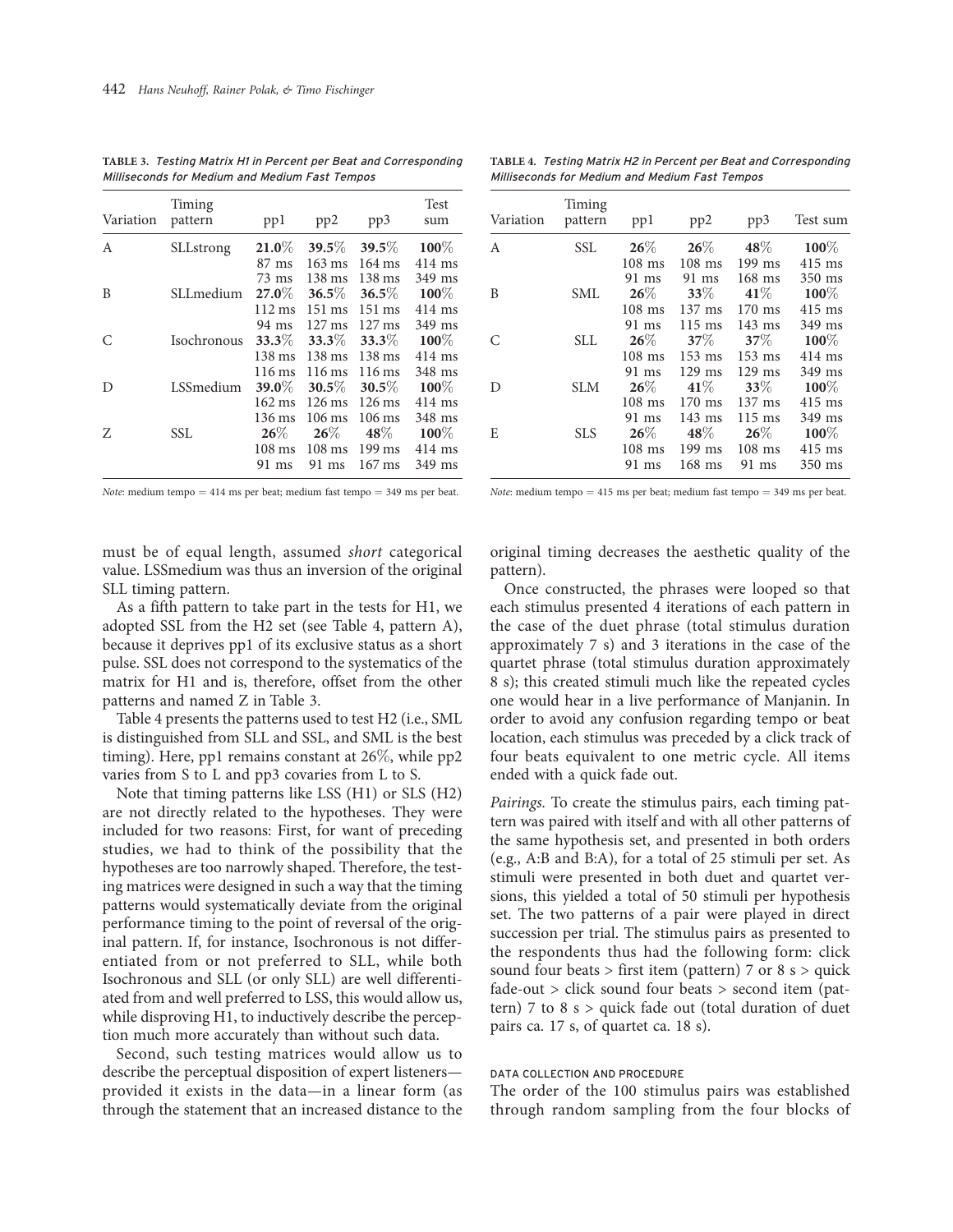| Task                                                                                              | Question                                                                                                                                                                                                                                                                         | Possible Answer                                                                                                                                                   |
|---------------------------------------------------------------------------------------------------|----------------------------------------------------------------------------------------------------------------------------------------------------------------------------------------------------------------------------------------------------------------------------------|-------------------------------------------------------------------------------------------------------------------------------------------------------------------|
| Discrimination of<br>two patterns                                                                 | 1. Are the two examples of jembe-rhythm, which you just<br>heard, fully identical or could you perceive a difference<br>between them?* Consider even very small differences.                                                                                                     | a. The two examples are fully identical.<br>b. I can perceive a difference between the<br>two examples.                                                           |
| Assessment of the<br>same two patterns<br>(if having been)<br>discriminated in<br>the first step) | 2. You have carefully considered the first sample and the<br>second one, and the difference between them. We are<br>now interested in your personal opinion. Among the<br>two samples, which one did you like better? Which one<br>was the better Manjanin, the real Manjanin?** | a. The first example is the real / is better<br>Manjanin.<br>b. The second example is the real / is<br>better Manjanin.<br>c. Neither example is better Manjanin. |

TABLE 5. Test Questions and Possible Answers (English Translation)

Note. Original formulations are provided in the footnotes. \*In Bambara: "I bòra ka nin jembe fòlisenw fila lamèn. Est-ce que u fila bèè tunye kelen ye kosèbè, wala danfara fitinnin b'u nyògòn ce?" \*\*In Bambara: "O tuma, I ye lakòlòsili kè Manjanin misali fòlò ani filanan ni nyògòn ce. Sisan, an mago be min na o ye e yèrè hakili na ye. E be se k'a fò an ye wa, min jara i ye Manjanin misali fila ni nyogon cè? Folisen fila ni nyògòn cè, jumèn ye Manjanin yèrè-yèrè ye?"

H1/H2 duet and quartet stimuli, employing an arbitrary alternation rate between blocks so as to allocate more of the (faster) quartet pairs in the second half of the series (and to thus support an active listening disposition on part of the participants). All participants were exposed to the same succession of stimuli.

Data collection took place in Bamako in December 2012 on six consecutive days. Experiments were conducted by authors Neuhoff and Polak in parallel sessions, each assisted by a local person who spoke both French and Bambara.

Stimuli were played via closed studio headphones (transmission range 5-35,000 Hz) while participant responses were written directly into an Excel file by the experimenter. The duration of an individual single session was approximately 2.5 hr, not including breaks, which were taken on demand or proposed by the examiners upon signs of fatigue. After about half the time, respondents changed to the respective other examiner (those who had worked with Polak, continued with Neuhoff, and vice versa).

For each stimulus pair participants had to answer two questions as depicted in Table 5.

In case participants did not state any difference, they were asked if the pattern was ''good/real Manjanin,'' or ''poor Manjanin.''

# Results

For all conditions, no relevant effects of group (percussionists vs. dancers) were found, nor was there any relevant effect of order of presentation (A:B vs. B:A).

For effects of group, evaluation task, ANOVAs for a single factor were run for each timing pattern, separately for the duet and quartet condition. For H1 duet, there was one significant effect ( $p = .02$ ) for SLLm, and all other patterns were ns (p ranged from .36 to .95). For H1 quartet, there were no significant effects  $(p \text{ ranged})$ from .09 to .94). For H2 duet, there were no significant effects ( $p$  ranged from .06 to .80). For H2 quartet, there were no significant effects ( $p$  ranged from .32 to .86).

Order of presentation (A:B vs. B:A) was analyzed using paired *t*-tests: discrimination task H1  $t(19)$  = 0.47,  $p = .65$ , H2  $t(19) = 0.77$ ,  $p = .45$ ; evaluation task H1  $t(19) = 0.68$ ,  $p = .50$ ; H2 duet  $t(9) = 0.51$ ,  $p = .62$ ; quartet  $t(9) = 2.54$ ,  $p = .03$ , however, the effect size for the latter is low (Cohen's  $d = -.16$ ).

Age was not taken into account as a potentially influencing variable. Given that all participants were professionals and more than thirty years old, the repertoire-specific cognitive structures were considered fully developed and not subject to relevant modification through further experience. Moreover, the age range of the participants was limited to 35 years at the maximum, while age statements in the West African settinges are vague and error-prone to a high degree.

Results from each stimulus set are presented in turn.

#### H1.A: EXPERTS PERCEIVE SHORTNESS OF PP1

Figure 1 displays the discrimination results of the ten pairings of Hypothesis set 1 for both duet and quartet conditions. Table 6 shows, for each pair of timing patterns, the corresponding  $p$  values of the binominal test of the two-tailed statistical significance of deviations from the (expected) random distribution of  $50\%$ :50% between the two answer options.

Findings. In the duet condition, eight discrimination judgments were significantly beyond chance ( $p < .01$ ); of these, seven were above chance (bars 1 to 7 with 80% or more correct alarms) and one below (bar 10, 18% correct alarms and 82% misses). Two stimulus pairs, namely SLLmedium: Isochronous and Isochronous: LSS (bars 8 and 9), led to nonsignificant ( $p > .01$ ) deviations from chance level, with discrimination rates of 66% and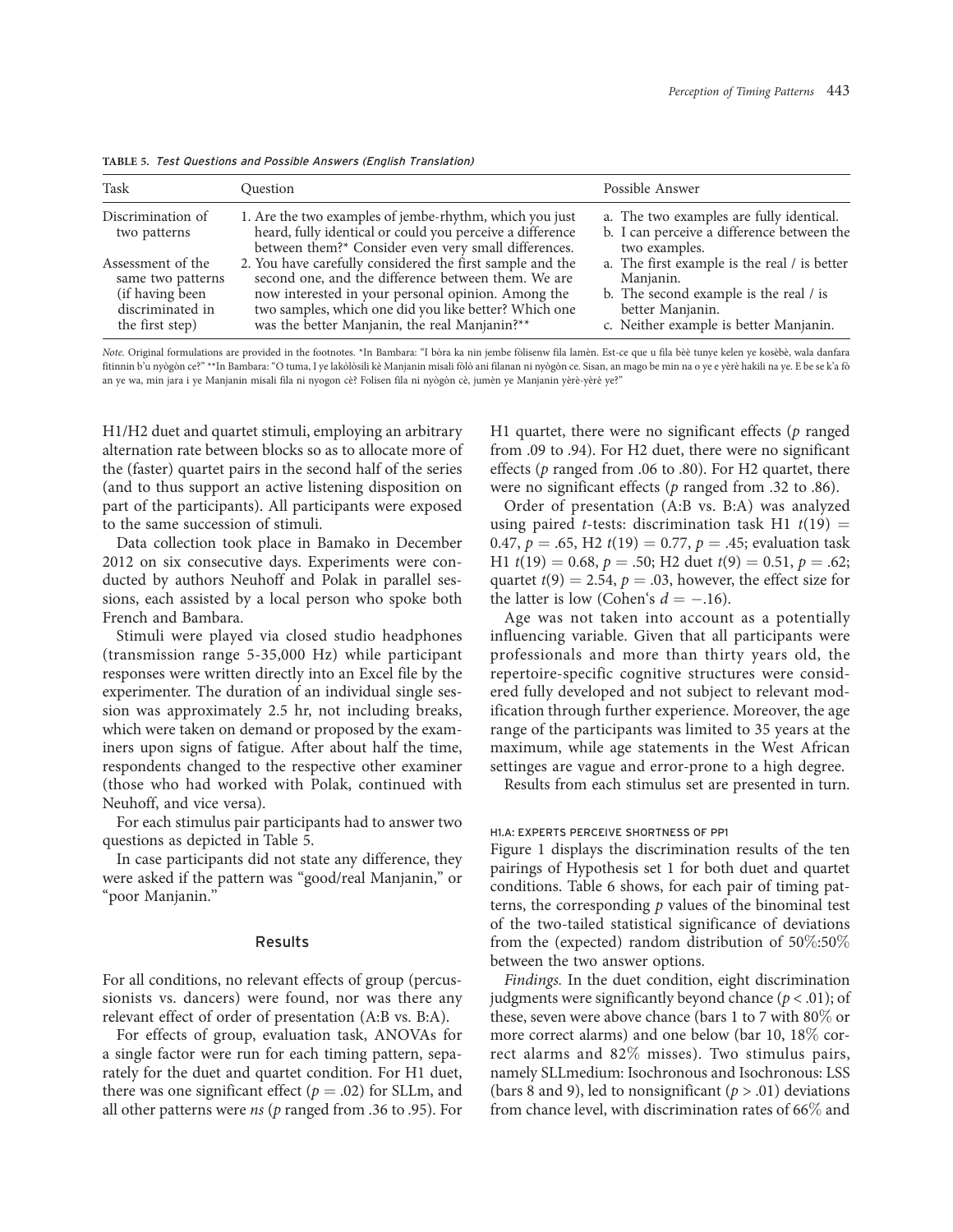

FIGURE 1. Discriminability timing patterns in percent for Hypothesis <sup>1</sup> (H1). Pairings are ordered in descending rate in the duet condition.

TABLE 6. Discrimination Task, H1, Exact Binominal Test of the Twotailed Statistical Significance (p values) of Deviations from the Expected Distribution of 50%

| Pair           | Duet | Quartet |
|----------------|------|---------|
| 1              | .000 | .000    |
| 2              | .000 | .000    |
| 3              | .000 | .000    |
| $\overline{4}$ | .000 | .551    |
| 5              | .000 | .000    |
| 6              | .000 | .001    |
| 7              | .000 | .054    |
| 8              | .036 | .096    |
| 9              | .461 | .291    |
| 10             | .000 | .533    |

Note: 50% for each pair of timing patterns ( $n = 46$ ).

59% respectively. Note that all three pairings with chance level discrimination or below involve comparisons between "neighboring" timing patterns where the accumulated difference across the three pulse positions is least. Each of the pairs comprising nonneighboring timing patterns, however, or SSL (pattern Z), allowed for an easy detection of the difference.

Importantly, the difference between a very short pp1 (pattern A, SLLstrong) and a short pp1 (pattern B, SLLmedium) was not signaled in most of the judgments. If, however, either of the two was paired with one of the other patterns, the difference detection rate was significantly higher (chi-squared test of the difference between the discrimination of A:B and B:C,  $\chi^2(1,$  $N = 94$ ) = 16.66, p < .001, although the difference of the accumulated difference between A:B and B:C was virtually nil). H1.a was therefore corroborated by the duet data.

In the quartet condition, results were similar by tendency but less pronounced and less significant. Notably, the discriminability between the SLLstrong and isochronous pattern (bar 4) drops to chance level (56% correct alarms, which is near the rates for SLLmedium: Isochronous), while discriminability between the two SLL patterns, which was poor in the duet condition (18%), rose to chance level (44% correct alarms). This suggests that timing pattern perceptibility interacts with, or depends on, (a) the tempo, (b) relevant thresholds, and/or (c) features of the manifest rhythmic phrase.

In summary, Hypothesis 1.1a was strongly corroborated by the duet data in medium tempo. Patterns SLL were, both in the strong and medium form, discriminable from all other patterns, while they were virtually indistinguishable from each other. And discriminability was best, if SLL was matched with its inversion LSS. These results tended to be true for the medium fast quartet condition, too, but were less pronounced.

# H1.B: EXPERTS ASSESS SHORTNESS OF PP1, AND ONLY PP1, AS BETTER MANJANIN THAN TIMING PATTERNS WITHOUT THIS FEATURE

With regard to the evaluation task, the following scoring procedure was employed. As all stimulus pairs were presented, for every pair a score of 1 was given to the ''better'' pattern; if no preference was registered, then each pattern received a score of .5. Given the number of basic patterns in each stimulus set (5), there were four pairs for each stimulus. As one sums the ratings for all four pairs, preference scores ranged from 0 (a pattern was never preferred) to 4 (a pattern was always preferred). Fractional scores were also calculated for multiple stimulus presentations, so that if a participant gave a rating of 1 on one trial, and .5 on a subsequent trial, his/her score for that stimulus would be the average (.75). Figure 2 shows the means across all participants for the H1 stimuli for both duet and quartet conditions, and Table 7 lists the corresponding t-test data.

Findings. Both SLL patterns were clearly rated as better than all other patterns in both the duet and the quartet versions, and all differences between them and the other patterns were significant at the .01 level (except for the quartet difference between SLLs and Isochronous). Differences between the two SLL varieties, however, were small and not significant. Separate one-factorial ANOVAs with Bonferroni correction yielded the same significances as did the t-tests. The LSS pattern was almost always discarded, and this in turn gave rise to the middling preference ratings for the isochronous and SSL patterns, given the manner in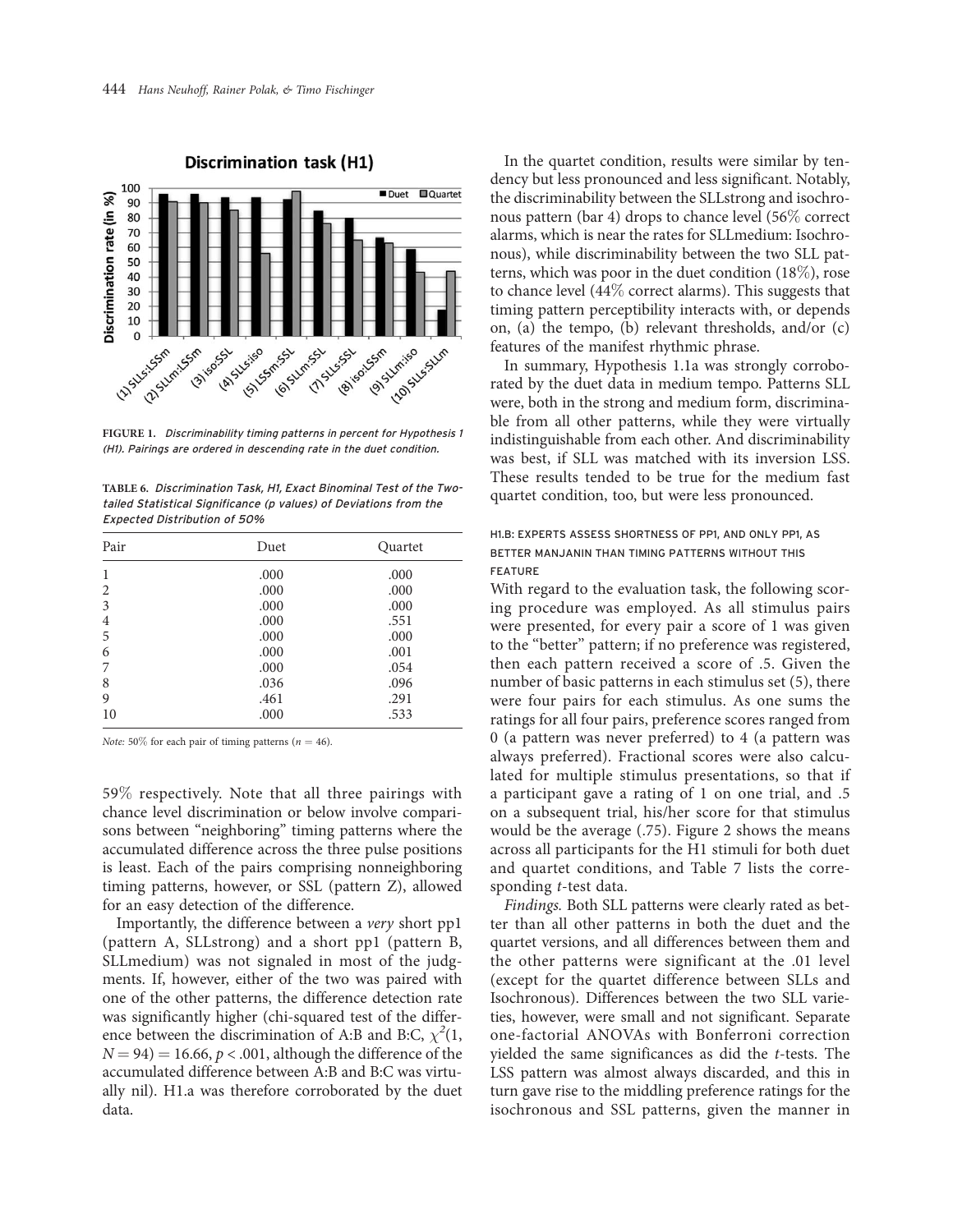

FIGURE 2. Evaluation of H1 timing patterns, mean scores across subjects.

TABLE 7. t-tests (two-tailed) and Mean Scores of H1 Timing Patterns

|              |        | Duet |      |         | Ouartet |      |  |
|--------------|--------|------|------|---------|---------|------|--|
| Pair         | t      | dt   | p    | t       | df      | р    |  |
| SLLs - SLLm  | 1.52   | 22   | .143 | $-2.12$ | 22      | .045 |  |
| $SLLs - Iso$ | 16.64  | 22   | .000 | 1.84    | 22      | .079 |  |
| SLLs - SSL   | 9.47   | 22   | .000 | 4.92    | 22.     | .000 |  |
| SLLs - LSS   | 22.94  | 22   | .000 | 12.10   | 22      | .000 |  |
| $SLLm - Iso$ | 13.66  | 22   | .000 | 4.96    | 22      | .000 |  |
| SLLm - SSL   | 8.62   | 22   | .000 | 6.54    | 22.     | .000 |  |
| SLLm - LSS   | 23.49  | 22   | .000 | 13.88   | 22.     | .000 |  |
| $Iso - SSL$  | $-.86$ | 22   | .401 | 2.97    | 22      | .007 |  |
| $Iso - LSS$  | 8.54   | 22   | .000 | 10.20   | 22      | .000 |  |
| SSL - LSS    | 9.85   | 22.  | .000 | 3.84    | 22.     | .001 |  |

which the data were scored. Yet, the better rating of the isochronous pattern in the faster quartet condition suggests that timing pattern evaluation, too, interacts with or depends on (a) the tempo, and/or (b) features of the manifest rhythmic phrase. Finally, the dismissal of SSL suggests that the medium pulse (pp2) must not be short. Hypothesis 1.b, therefore, was also confirmed by the data: a short pp1 yielded the best rating from among all the timing patterns presented.

Taken together, the discrimination and evaluation data strongly support Hypothesis 1 as a whole: shortness of pp1 was constitutive of the characteristic rhythm of Manjanin. Moreover, the scores map that an increased distance to the original timing decreased the aesthetic quality of the pattern.

**Discrimination task (H2)** 100 Duet **Quartet**  $\alpha$  $70$ 60 50 40

 $90$ 



FIGURE 3. Discriminability of timing patterns in percent for Hypothesis 2 (H2). Pairings are ordered according in descending rate in the duet condition.

TABLE 8. Discrimination Task, H2, Exact Binominal Test of the Twotailed Statistical Significance (p values) of Deviations from the Expected Distribution of 50%

| Pair | Duet | Quartet |
|------|------|---------|
|      | .000 | .000    |
| 2    | .000 | .000    |
| 3    | .000 | .000    |
| 4    | .000 | .000    |
| 5    | .000 | .001    |
| 6    | .000 | .000    |
| 7    | .002 | .001    |
| 8    | .360 | .066    |
| 9    | .644 | .001    |
| 10   | .000 | .000    |

*Note:* 50% for each pair of timing patterns ( $n = 46$ ).

## H2: SML IS THE BEST TIMING PATTERN FOR THE RHYTHM OF MANJANIN

Discrimination. Figure 3 displays the discrimination results of the ten pairings of hypothesis set 2 for both duet and quartet conditions. Table 8 shows for each pair of timing patterns the corresponding  $p$  values of the binominal test.

Findings. All stimuli paired with the SLS pattern were marked by a perfect or near perfect discrimination in both the duet and quartet conditions. The pronounced reversal of pp2: pp3 durations of the original SMLpattern (turning M:L into L:S) thus provokes the strongest reaction by the expert listeners.

Stimuli whose pp2 also involved a short element (bars 5 to 7 in Figure 3) were also significantly discriminated above chance level, with percentages between 70 and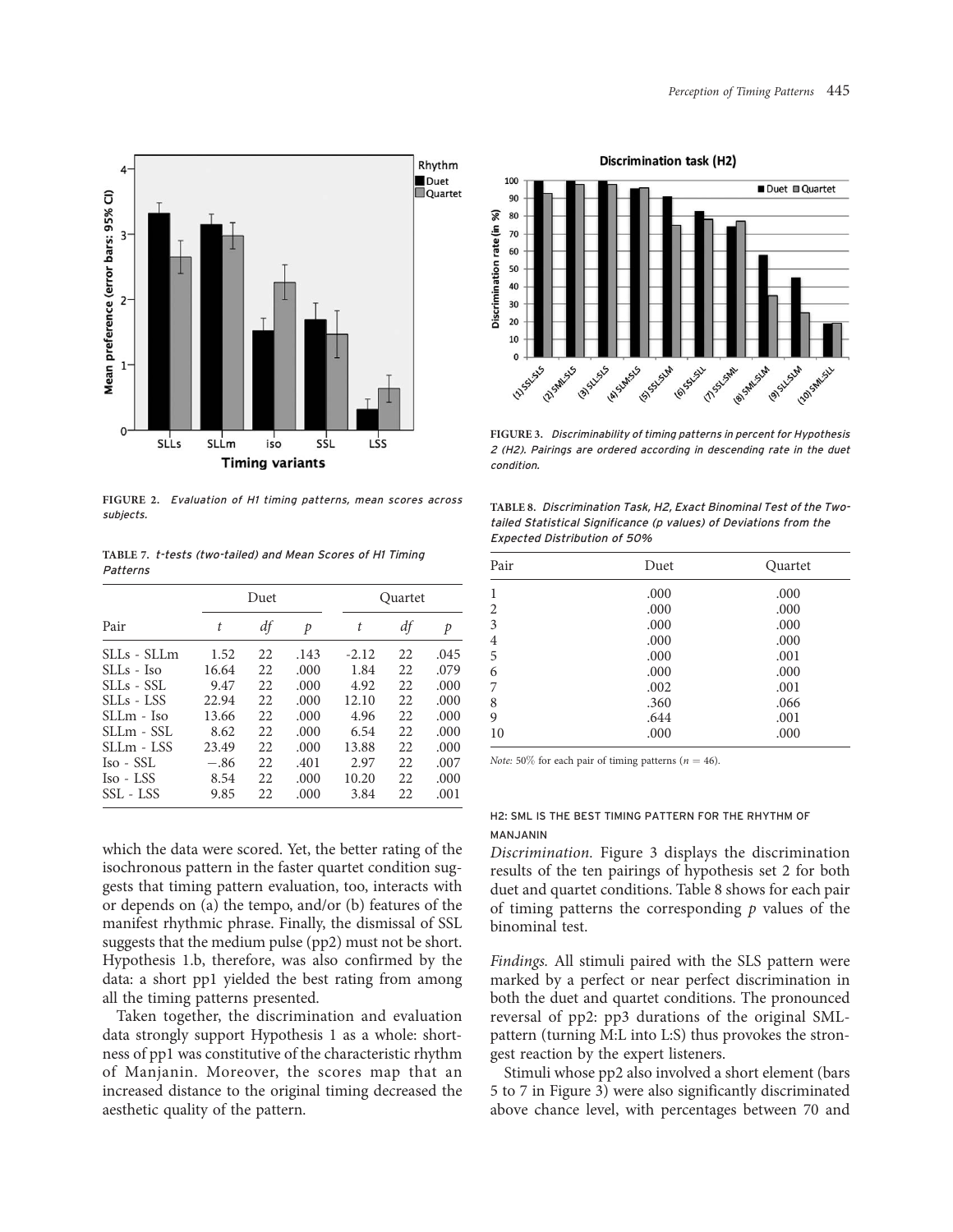

FIGURE 4. Evaluation of H2 timing patterns, mean scores across subjects.

80%, and sometimes higher. H2.2a, therefore, was corroborated: Experts do discriminate a medium (and a long) pp2 from a short pp2.

Discrimination degraded, on the other hand, for stimulus pairs whose pp2 and pp3 were both comprised of M and L durations (bars 8, 9, and 10), and especially so in the quartet condition. The poorest discrimination was found in the crucial pairing SML:SLL (bar 10, 19% correct alarms and 81% misses). Hypothesis 2.1a, therefore, must be rejected: In the vast majority of judgments a medium pp2 were not discriminated from a long pp2 (SML from SLL).

Even so, participants better discriminated SLL from SLM, as well as SML from SLM, at the slower tempo in the duet condition. This suggests that the discriminability of L from M is position sensitive within the pattern at this tempo: while S can be distinguished from M and L at every position within the pattern, L and M are only distinguished at pp3, but not at pp2.

Evaluation. Figure 4 shows the results of the preference task for the Hypothesis 2 stimulus pairings; the same scoring procedure was used here as with the stimuli for Hypothesis 1. Separate one-factorial ANOVAs with Bonferroni correction yielded the same significances as did the t-tests. Table 9 lists the corresponding t-test data.

Findings. Pairwise t-tests found differences between all stimulus patterns to be statistically significant ( $p < .01$ ), except for the differences between SLL and SML, which

TABLE 9. t-tests (two-tailed) and Mean Scores of H2 Timing Patterns

|             |          | Duet |      |         | Ouartet |      |
|-------------|----------|------|------|---------|---------|------|
| Pair        | t        | df   | p    | t       | df      | р    |
| SSL - SML   | $-9.19$  | 22   | .000 | $-7.09$ | 22      | .000 |
| SSL - SLL   | $-10.85$ | 22   | .000 | $-7.61$ | 22      | .000 |
| SSL - SLM   | $-2.44$  | 22   | .023 | $-4.25$ | 22      | .000 |
| $SSL - SLS$ | 15.42    | 22   | .000 | 8.66    | 22      | .000 |
| SML - SLL   | $-.92$   | 22   | .367 | $-.58$  | 22      | .565 |
| SML - SLM   | 4.59     | 22   | .000 | 3.41    | 22      | .002 |
| SML - SLS   | 28.01    | 22   | .000 | 23.66   | 22      | .000 |
| SLL - SLM   | 5.39     | 22   | .000 | 3.87    | 22      | .001 |
| SLL - SLS   | 46.51    | 22   | .000 | 23.84   | 22      | .000 |
| SLM - SLS   | 12.39    | 22   | .000 | 22.66   | 22      | .000 |

TABLE 10. Discrimination and Evaluation of SML vs. SSL

|                  | Difference<br>detection<br>SML:<br>SSL $(\%)$ | Statements "better<br>Manjanin"<br>SML vs. SSL<br>$(\%$ of column A values) |         |  |  |
|------------------|-----------------------------------------------|-----------------------------------------------------------------------------|---------|--|--|
| Phrase           | (for significances<br>see Table 8, Pair 7)    | SML is better SSL is better                                                 |         |  |  |
| Duett<br>Quartet | 74<br>77                                      | 91<br>93.5                                                                  | 9<br>65 |  |  |

are tiny and not significant. The similarity between the ratings for SLL and SML patterns comes as no real surprise since, as Figure 3 had shown, in more than 80% of the SML:SLL pairings no difference had been detected. And in the 19% of judgments where respondents had stated a difference, ratings were evenly distributed between the two patterns.

Hence, different means for SML and SLL could have been obtained only from their diverging assessment in the comparisons with other patterns. This, however, was not the case: SML and SLL were always and clearly the better rated patterns, while not being differentiated from one other. H2.1b (SML assessed better than SLL), then, is disproved by the data.

On the other hand, SML was clearly favored over SSL (Table 10). Virtually all of those who discriminated the patterns did name a preference, and more than 90% of them called SML the better Manjanin (H2.2b corroborated).

The fact, then, that M is not discerned from L, but is discerned from S, and that both M and L performed in exactly the same way across comparisons with all other patterns, means that M is perceptually equivalent to L at pp2.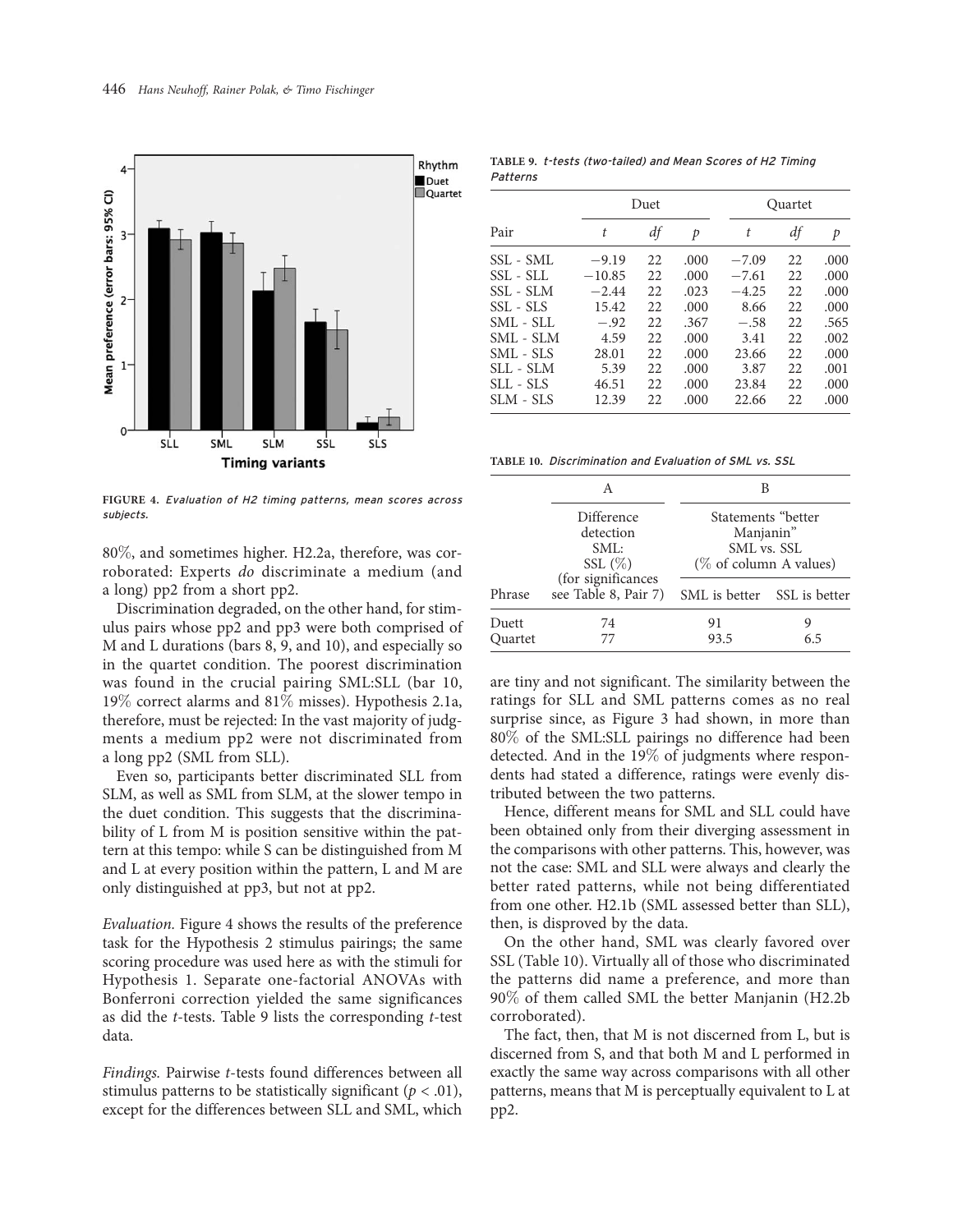## Discussion

In this experiment, Malian expert dancers and drummers were presented with systematic timing variants at the subdivisional level of characteristic rhythms used in Manjanin, a well-known piece from the repertoire of Malian percussion music, based on a four-beat time cycle with ternary subdivision of each beat.

In a series of forced-choice discrimination and evaluation tasks, our participants were well able to distinguish, at the subdivisional level, most orderings of two- and three-element patterns (two-element patterns being composed of short and long elements, and threeelement patterns being composed of a short, a medium, and a long element). The few contexts where patterns were not well distinguished involved either variants of the same basic pattern (Short-Long-Long strong vs. Short-Long-Long medium in the H1 test set), or patterns that exchanged Long vs. Medium elements in pp2 (subdivisional pulse position 2) or pp3 (in the H2 test set). Discriminability between Medium (M) and Long (L) was especially poor for M vs. L in pp2.

In light of our discrimination data, our preference data provide sound support for H1: the shortness of pp1 is constitutive of the characteristic rhythm of Manjanin. However, our results provide only partial support for the various claims of H2: experts can discriminate a medium pp2 from a short pp2 (SML from SSL), and they clearly take SML for the better Manjanin.

On the other hand, they do not, in the vast majority of cases, discriminate a medium pp2 from a long pp2 (SML from SLL). This supports the claim that L and M are heard as members of the same perceptual category at pp2. Accordingly, the evaluations of the H2 stimuli showed that SML and SLL are equally well suited to constitute the characteristic feel/swing of Manjanin and are better at doing so than any other pattern.

In the pairwise comparisons the M and the L timings at pp2 were tested for discriminability as members of two different, consecutively presented patterns (namely SML and SLL). The absolute difference between M (SML) and L (SLL) amounts to 16 ms in the duet and 14 ms in the quartet condition.<sup>5</sup> The difference in duration between M and L within the SML pattern (SML), however, is twice as big: it amounts to 33 ms in the duet and 28 ms in the quartet condition. Can we claim on that grounds that the difference between M and L in SML is not perceived?

Yes, we can. For, if the difference between M and L within the SML pattern was the cause of a distinct swing or "feel" then the difference to SLL, which lacks that feature, must make itself felt in perception. This, however, was not so.

SLM falls between SLL/SML and SSL in terms of assessment. This suggests that while the shortness of pp1 is characteristic of the Manjanin rhythm, so too is the ''length'' of pp3. Accordingly, neither SSL nor SLM are to be found in the surface structures of performances by professional artists.

Our results, then, confirm that distinct nonisochronous subpulse classes that subdivide the isochronous beat are at work in the perception and cognition of the Manjanin rhythm. And they show that a specific pattern of these, namely short-long-long (SLL), is constitutive of its metrical perception and assessment as "real or good Manjanin."<sup>6</sup> This supports London's claim (2010) that, perceptually, there are only two metric pulse classes, not three. The short-medium-long pattern (SML), as identified by Polak (2010) by means of chronometrical analyses of the surface structures of Manjanin performances, pertains only to rhythm production. The metric structure, then, appears perceptually less fine-grained than the performance data suggested.

If the SML production pattern cannot be understood as an intentional, perceptually motivated shaping of the beat subdivisions, how then might the M category at pp2 in the surface structure be explained?

At present we can conceive of two explanatory approaches to answer this question: one relates to motor aspects of musical sound production, the other one to concepts of subdivision.

Regarding the motor approach, it is important to see that the M timing does not constitute a deficient realization of L. Performers, therefore, enjoy some flexibility in the execution of the second pulse, and it is possible that they (unconsciously) make use of this margin to adapt the motor processes to certain recurrent problems in the performance task.

One such problem could be the constant rapid change from short to long pulses, which may favor the emergence of a transitional stroke. And it would seem plausible that, in ternary subdivision, this transitional stroke

<sup>5</sup> Note that given the identical definition of the beat, the L in SML is longer than the L in SLL, namely by the amount the M in SML is shorter than the L in SLL.

 $6$  Note that short, medium, and long are relational concepts (but do not involve specific durational values). If it applies that the productional M and L pulse classes are perceptually not differentiated in Manjanin then the perceptual pattern must be described as SLL not SMM (the medium class is pertinent only on the given condition of another two classes, namely a short one and a long one).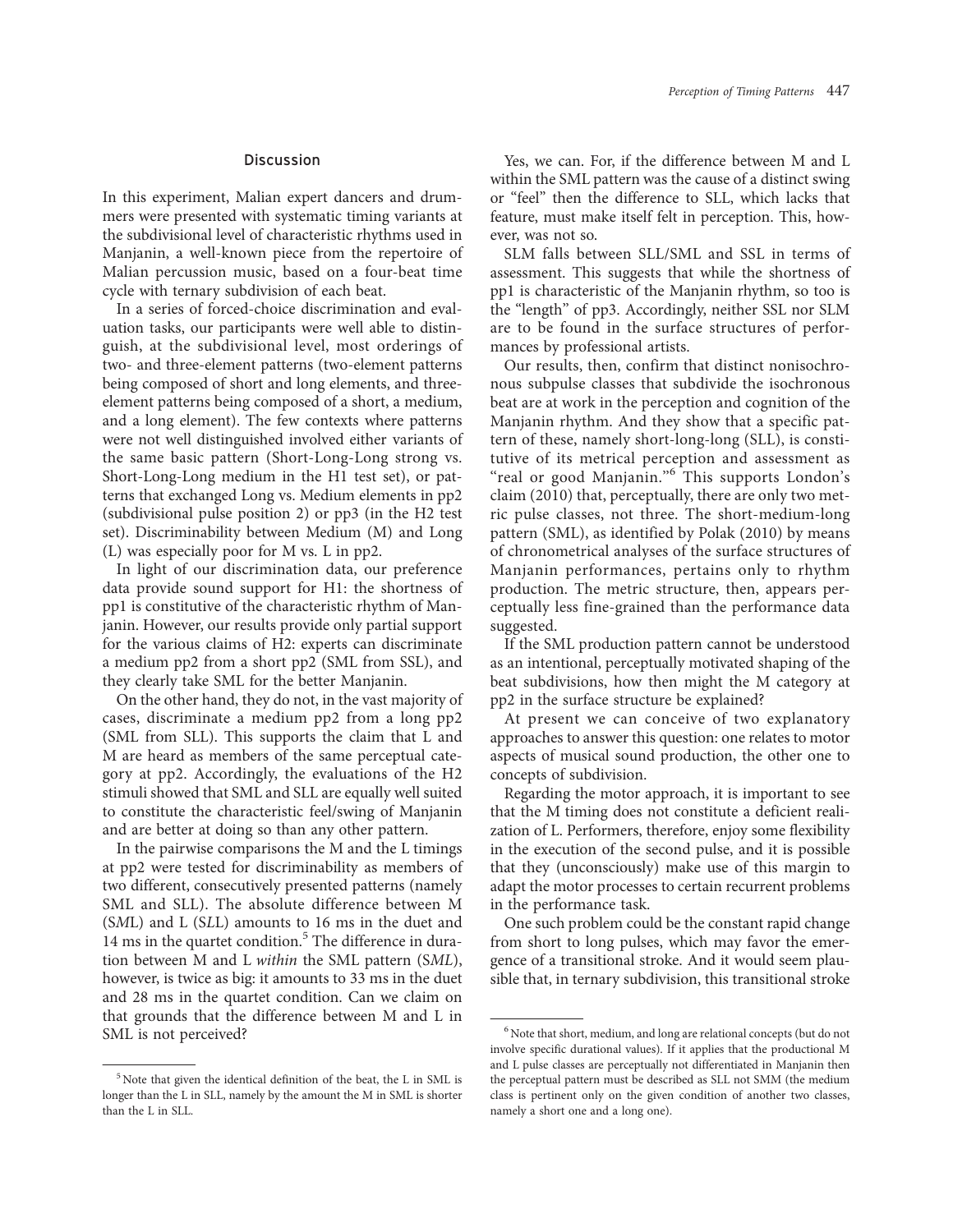emerges on the middle pulse of the three, resulting in an intra-beat transition, while a permanently produced SLM pattern would rather result in a smoother interbeat transition.

With regard to subdivision, analyses of related repertoires by Polak and London (2014) revealed that West African drumming often employs a particular subdivisional concept, keeping (in the case of ternary subdivision) one of the three pulses short, while one of the two L positions is disposed to the interpolation of another subdivision (in fast tempos as an ornament, in slower tempos metrically bifurcative), and prolonged for that purpose.

Although we had not designed our study to test tempo effects, possible effects of tempo on the discriminability and evaluation of metrical timing patterns repeatedly cropped up in the data. And though we can say that we strongly suspect them to be pertinent here, the differences between the comparisons in medium and medium fast tempo may be accounted for by other factors, too—notably the differences in the rhythmic figures and ensemble size linked to the two tempo levels. Tempo being a crucial parameter for the aesthetic quality of music, future research should address this point thoroughly and systematically.

Are "short" and "long" finally to be taken for categories, or could they be regarded as expressive timing variations of a single category?<sup>7</sup> Our investigation does not allow to make any truly positive claims. But it sheds some light on the pertinence and implications of both concepts (categorical rhythm perception and expressive timing) to the repertoire under study.

Clearly, expert listeners can and do discern the SLL pattern from an isochronous rendering of Manjanin phrases, and they do consider the former to be the better, the real Manjanin. What is more, performers amazed us through their highly stable maintenance of the SLL pattern and the small degree of random variation around the average values. Undoubtly, the pattern is culturally wanted.

Up to this point, the S may still be taken as an expressive variation of a single pulse class. It is that very "expressive" shortening of the first subdivisional pulse that gives Manjanin its specific "feel." And if this shortening is perceived by expert listeners—and it is, as we proved—then it takes on metric quality by allocating their attentional energy and disposing their expectancy accordingly.

On the other hand, Polak (2010) furnished evidence that other jembe ensemble pieces employ other configurations of S and L (and, maybe, M) in order to create other ''rhythmic feels.'' If we take these for more and other cases of expressive variation, then the very same principle of deflecting a unitary pulse would be called on to explain a variety of distinct musico-aesthetic phenomena. And the question arises if the cognitive costs for the performers to produce such different musicoaesthetic phenomena are lower when they (a) have to regularly achieve sufficient deviation from a categorically unitary pulse or (b) can draw on the reality of two or more distinct subdivisional categories and their different collocation?

Perhaps the most striking argument, however, supporting the categorical interpretation of S and L comes from the above mentioned analyses of related Malian repertoires by Polak and London (2014): It is, in particular, always and only the L pulses that may be further subdivided through the interpolation of another stroke on one of the drums. And the duration of the L pulses is, indeed, controlled in such a way, as to allow for that interpolation. The S pulses, on the other hand, never once undergo further subdivision.

It is obvious that the issues addressed in this paper involve the problem of differential threshold values, or just noticeable differences (JND). Are M and L (and SLLstrong vs. SLLmedium), in a significant majority of cases, not discerned because the durational difference between them is located near or below the pertinent JND?

While our study was not designed to yield precise data on that question, it would seem natural to check how our findings relate to the results of abstract threshold determinations in music psychology.

On the one hand, our manipulations of the subdivisional time spans in Manjanin suggested that (in this music) the perception of differences between timings of rhythmic elements starts somewhere between 16 and 24 ms (16 ms being the difference between a medium and a long pp2 in the duet condition, which was hard to detect, and 24 ms the difference between a short and a medium pp2 in the quartet condition, which was well detected above chance level).

This suggests a higher threshold (three times as big) than the 6 ms constant absolute JND for IOIs between 100 and 250 ms as identified by Friberg and Sundberg (1995)—the latter having been established under distinctly different conditions, of course (see the introduction)—and also higher than the values obtained by Hibi

 $7$  Expressive variation concerns differences within categories ("kinds of blue," "kinds of long") as produced both on the intra-performer level (deviations from the proper means), on the inter-performer level (differences between the means of different performers), or as deviations from some otherwise established norm (e.g., the values of a prescriptive score).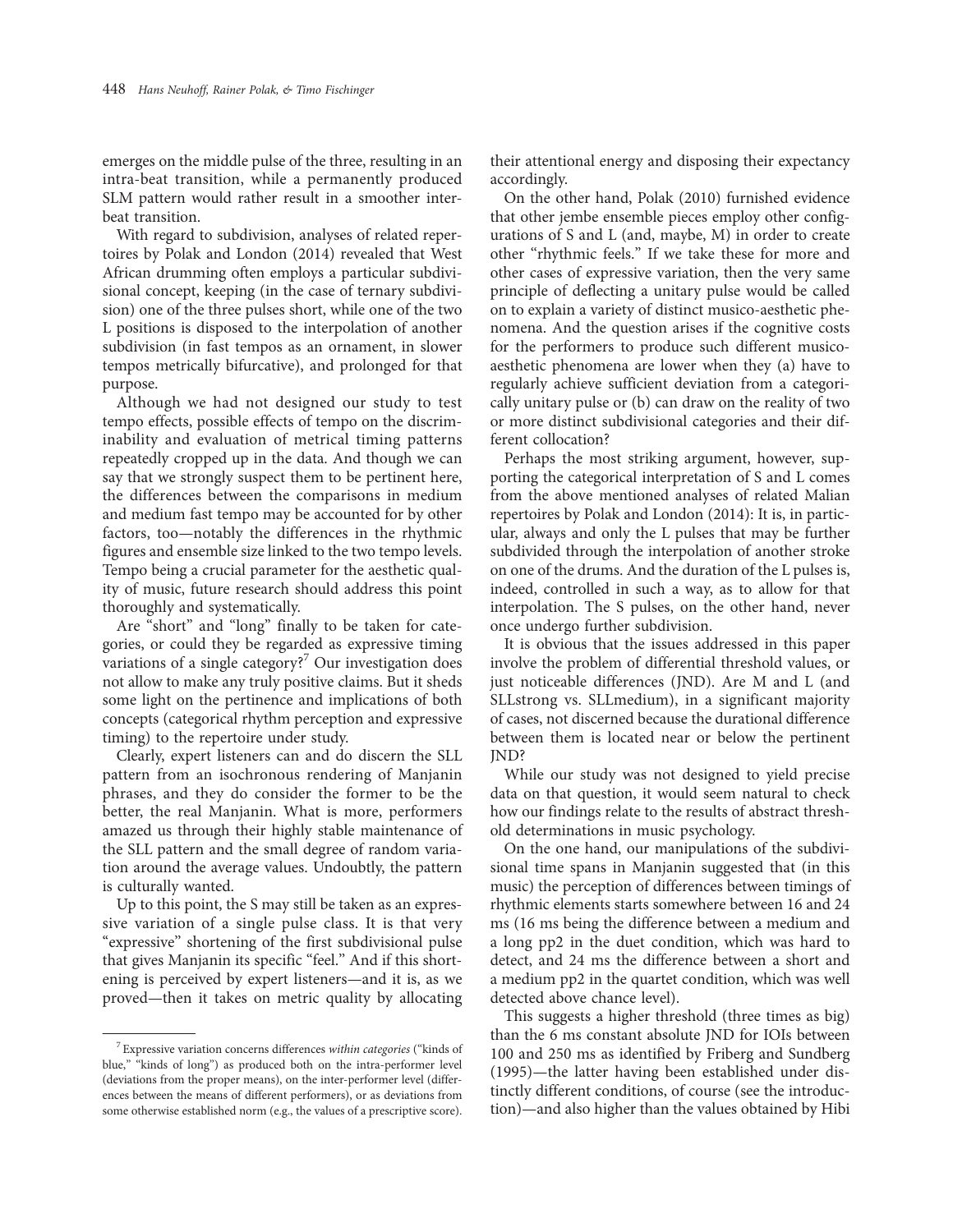(1983) and Hirsh, Monahan, Grant, and Singh (1990), amounting to about 12 ms at an IOI of 150 ms.<sup>8</sup>

Things take on yet another, more drastic look, however, if we accept that the difference between M and L within the SML pattern is not being perceived. That difference amounts to no less than 33 ms in the duet condition (and 28 ms in the quartet). Accordingly, the JND had to be estimated as > 33 ms.

It appears, therefore, that in the context of the present music the differential threshold values as they have been determined for the pertinent IOI window in abstract settings, do not suffice to bring about perceptable, aesthetically productive differences. Instead, (considerably) higher values than those must be assumed. This seems plausible in that the real music comprises many more sources of auditory information (timbre, intensity, articulation, etc.) and thus constitutes a far more complex stimulus than the controlled tones and beeps from programmable electronic devices. It remains to be seen to what extent these observations hold true for other musics as well. Eventually, the issue is about ecological validity of laboratory data.

Furthermore it seems likely that the perceptability is position and task sensitive. A difference of 24 ms is perceptable in one context (at pp2 in SSL versus SML), while a difference of 33 ms is not in another (between pp2 and pp3 within SML). And while the M timing was hard to detect at pp2 (81% misses) it was perceived at chance level at pp3. The lack of position effects, then, as found to be pertinent in the abstract experimental settings (Friberg & Sundberg, 1995) seems not hold true here.

In sum, we conclude that differential thresholds in real music are strongly context dependent. And it seems worthwhile to take into view the specific characteristics and their implications in a given music.

In the present case the given characteristics imply that the scope for expressive variation within categories is very small: A transgression of the pertinant threshold would almost inevitably involve a change of the category. And a lower deviation from the threshold would indicate that the concerned "expression" is not perceptible.

And indeed, on the assumption of normal distribution of category realizations (supported by Polak's, 2010, chronometric analyses), the variation produced by the performers is, for the most part, so tiny that it seems doubtful that individual players of Manjanin would be recognizable by virtue of their characteristic ''within category'' variation of the metrical timing pattern alone.

Instead, we are inclined to see that the production and perception of timing patterns in such dense, polyrhythmically complex, and medium to very fast percussion ensemble pieces are located at, and exploit, a high, nearly borderline degree of refinement concerning the nonisochronous subdivision of the beat. Any further degree of sophistication with regard to metric timing would not be easily transformed into an aesthetic result, but would rather deprive the music of the minimum measure of rhythmic elasticity and flexibility it needs (or, at worst, lead to unwanted effects). Hence, the scope for individual thumbprints on the metric level is very thin—perhaps too thin to be functional here. Moreover, there are many other aspects that are much better suited to apperceptive differentiation among players, such as choice and variation of patterns, ornamentation, timbral qualities, and bodily gestures. Conceivably, observable nuances in timing and occasional stronger deviations from the right duration—which do occur might rather be functions of such other modes of shaping the music.

The metric significance of the music then—the "right" feel discerned by experienced listeners—is essentially brought about by the drum stroke patterns, their specific nonisochronous timing in performance, and their perception as SLL. Timing nuances within the perceptual categories, on the other hand, may not constitute an independent dimension of significance in this music.

# Limitations and Outlook

We would like to indicate the exploratory nature of the present study. While the issue of a possible nonisochronous timing of beat subdivisions may be viewed as settled today (see the introduction), the perception of such structures has so far not been investigated empirically. In fact, the mechanisms and principles by which perception works at this level of auditory processing, are largely unknown—and notably so in the case of real music. We thus opened up the door to a new form of research: a crossing point between experimental psychology and the field concept of ethnomusicology.

In doing so, the present psychological study has shown that chronometric analyses of music surfaces (and other forms of music analysis as well) may reveal

<sup>8</sup> Friberg and Sundberg (1995, p. 2526) point out the incomparability of the values obtained through the adjustment method and the forcedchoice method, the former being systematically smaller than the latter. Drawing on theoretical and empirical work by Cardozo, Wier, and Fraisse, they conveniently adjust the adjustement values to the forced choice values by doubling them (resulting in an estimated value of 12 ms for the constant absolute JND, too). The form of adjustement does not imply any proposition regarding the "true" values.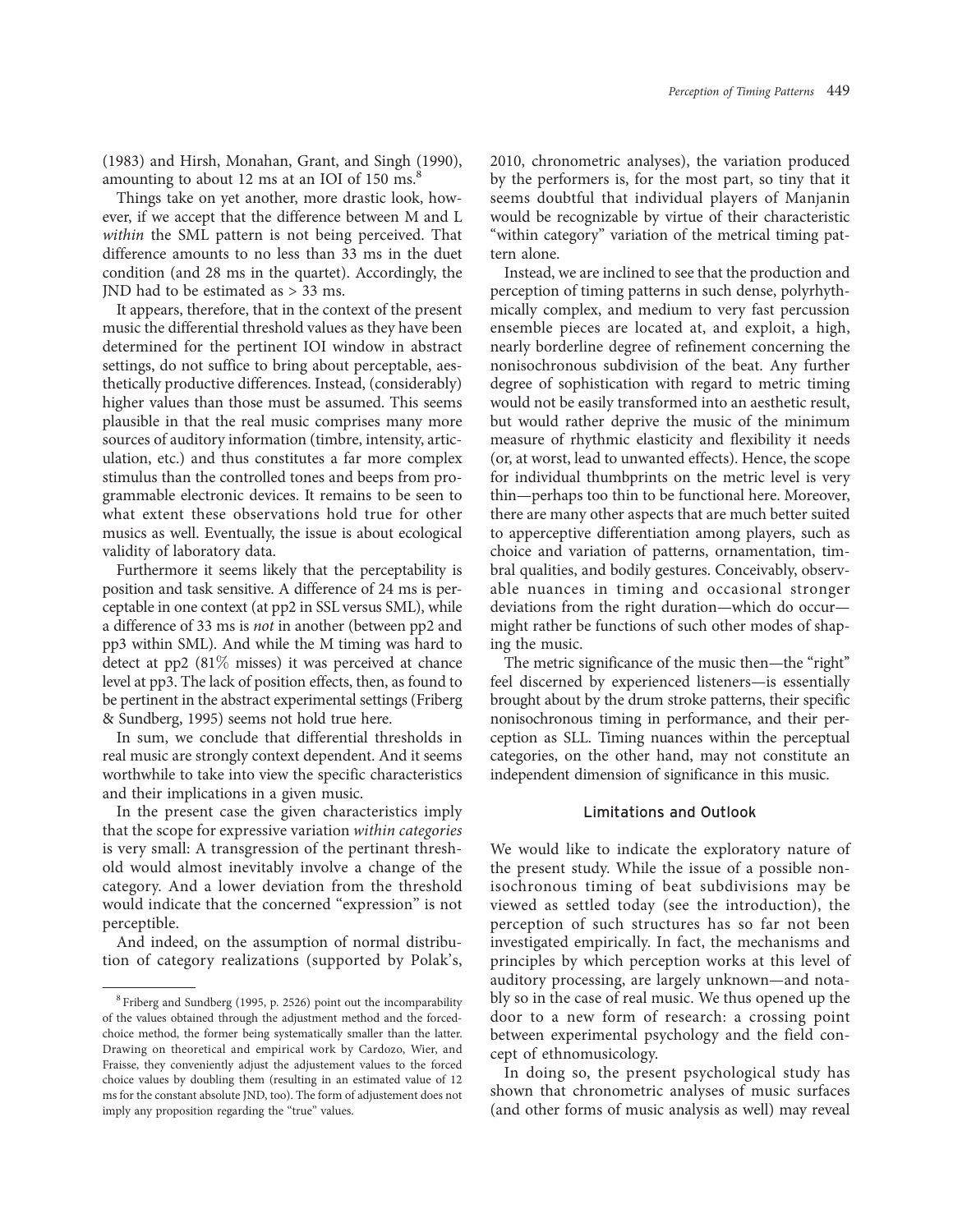structures in musical pattern production, which may not have a counterpart in perception. The music conceived of as a totality of production/performance and perception/reception behaviors appears in a different and more illuminating light if submitted to analysis under both perspectives. We would therefore urge the general consideration of a complementary design for these kinds of repertoire studies: empirical analyses of rhythmic production and surface structures, plus related psychological, especially experimental analyses of auditory perception.

# Author Note

First of all, our credits go to Justin London who accompanied our work with great interest and contributed many invaluable suggestions to the manuscript and the initial data analysis. Yet, all claims and arguments posited in this paper remain, of course, at our responsibility. We wish to further thank the Malian percussionists and dancers for their participation and uncomplaining dedication to their tasks, Dr. Salabary Doumbia for translations and Numunke Doumbia and Madu Jakite for research assistance in Bamako. Julius Gass, recording engineer from Cologne University of Music and Dance, substantially helped to design the specific auditory stimuli employed in this study. Finally, special thanks go to Bruno Repp and Hermann Singer (Hagen) for their advice on data analysis.

Interested readers are welcome to contact Hans Neuhoff via e-mail for a download link to the complete stimulus set.

Correspondence concerning this article should be addressed to Correspondence concerning this article should be addressed to Hans Neuhoff, Hochschule für Musik und Tanz Koeln, Unter Krahnenbäumen 87, 50668 Koeln, Germany. E-mail: hans.neuhoff@hfmtkoeln.de

## References

- AROM, S. (1984). Structuration du temps dans les musiques d'Afrique centrale. Revue de Musicologie, 70, 5-36.
- BENADON, F. (2006). Slicing the beat: Jazz eighth-notes as expressive microrhythm. Ethnomusicology, 50, 73-98.
- BENGTSSON, I. (1975). Empirische Rhythmusforschung in Uppsala [Empirical rhythm research in Uppsala]. In C. Floros, H. J. Marx, & P. Petersen (Eds.), Hamburger Jahrbuch für Musikwissenschaft (pp. 195-220). Hamburg: Wagner.
- BENGTSSON, I., & GABRIELSSON, A. (1983). Analysis and synthesis of musical rhythm. In J. Sundberg (Ed.), Studies of music performance (pp. 27-59). Stockholm: Adebe Reklam.
- CLARKE, E. F. (1987). Categorical rhythm perception: An ecological perspective. In A. Gabrielsson (Ed.), Action and perception in rhythm and music (pp. 19-34). Stockholm: Royal Swedish Academy of Music.
- COLLIER, G. L., & Collier, J. L. (2002). A study of timing in two Louis Armstrong solos. Music Perception, 19, 463-483.
- DURING, J. (1997). Rythmes ovoïdes et quadrature du cycle [Eggshaped rhythms and trying to square the circle]. Cahiers de Musiques Traditionnelles, 10, 17-36.
- ELLIS, M. C. (1991). An analysis of 'swing' subdivision and asynchronization in three jazz saxophonists. Perception and Motor Skills, 75, 707-713.
- ELSNER, J. (1990). Der Rhythmus insiraf: Zum Problem quantitativer Rhythmik [The rhythm insiraf]. In O. Elschek (Ed.), Rhythmik und Metrik in traditionellen Musikkulturen [Rhythm and meter in traditional music cultures] (pp. 239-249). Bratislava: Veda.

FRAISSE, P. (1963). The psychology of time. New York: Harper and Row.

- FRIBERG, A., & SUNDBERG, J. (1995). Time discrimination in a monotonic, isochronous sequence. Journal of the Acoustical Society of America, 98, 2524-2531.
- FRIBERG, A., & SUNDSTRÖM, A. (2002). Swing ratios and ensemble timing in jazz performance: Evidence for a common rhythmic pattern. Music Perception, 19, 333-349.
- GERISCHER, C. (2006). Suingue baiano: Rhythmic feeling and microrhythmic phenomena in Brazilian percussion. Ethnomusicology, 50, 99-119.
- HAUGEN, M. R. (2014). Studying rhythmical structures in Norwegian folk music and dance using motion capture technology: A case study of Norwegian telespringar. Musikk og Tradisjon, 28, 27-52.
- HAUGEN, M. R., & GODØY, R. I. (2014). Rhythmical structures in music and body movement in samba performance. In M. Kyoung Song (Ed.), Proceedings of the ICMPC-APSCOM 2014 Joint Conference: 13th Biennial International Conference for Music Perception and Cognition and 5th Triennial Conference of the Asia Pacific Society for the Cognitive Sciences of Music (pp. 46-52). Seoul, Korea: Yonsei University.
- HIBI, S. (1983). Rhythm perception in repetitive sound sequence. Journal of the Acoustical Society of Japan, (E)4, 83-95.
- HIRSH, I. J., MONAHAN, C. B., GRANT, K. W., & SINGH, P. G. (1990). Studies in auditory timing: 1. Simple patterns. Perception and Psychophysics, 47(3), 215-226.